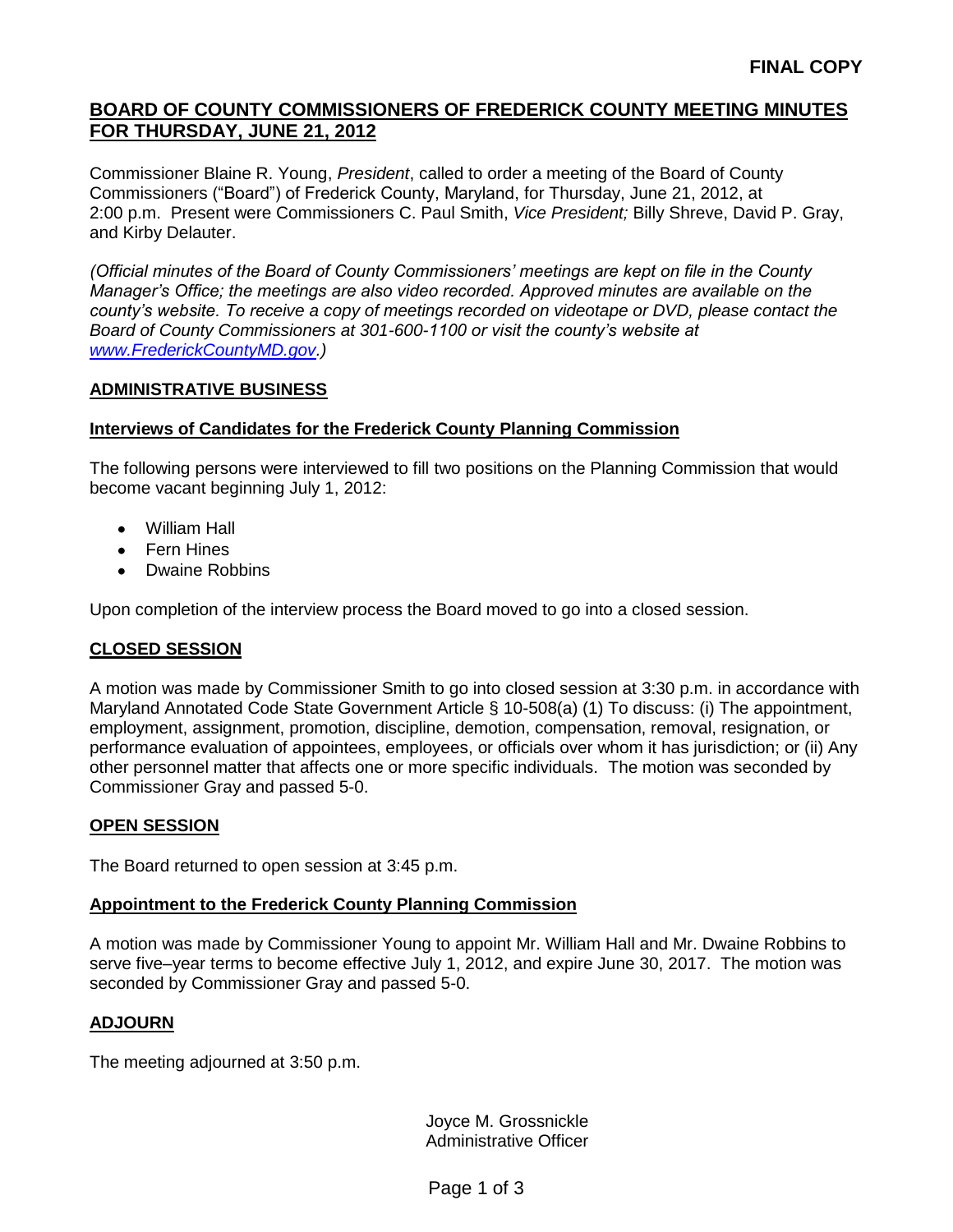# **BOARD OF COUNTY COMMISSIONERS OF FREDERICK COUNTY MEETING MINUTES FOR THURSDAY, JUNE 21, 2012**

## **FORM OF STATEMENT FOR CLOSING THE MEETING OF THURSDAY, JUNE 21, 2012**

# **STATUTORY AUTHORITY TO CLOSE SESSION**

### **State Government Article §10-508(a)**

To discuss: (i) The appointment, employment, assignment, promotion, discipline, demotion, compensation, removal, resignation, or performance evaluation of appointees, employees, or officials over whom it has jurisdiction; or (ii) Any other personnel matter that affects one or more specific individuals.

## **Motion:**

A motion was made by Commissioner Smith to go into closed session at 3:30 p.m. in accordance with Maryland Annotated Code State Government Article § 10-508(a) (1) To discuss: (i) The appointment, employment, assignment, promotion, discipline, demotion, compensation, removal, resignation, or performance evaluation of appointees, employees, or officials over whom it has jurisdiction; or (ii) Any other personnel matter that affects one or more specific individuals. The motion was seconded by Commissioner Gray and passed 5-0.

### **Time and Location:**

3:30 p.m. – Third Floor Meeting Room, Winchester Hall

### **Topic for Discussion:**

To discuss the candidates for possible appointment to the Frederick County Planning Commission.

> Joyce M. Grossnickle Administrative Officer